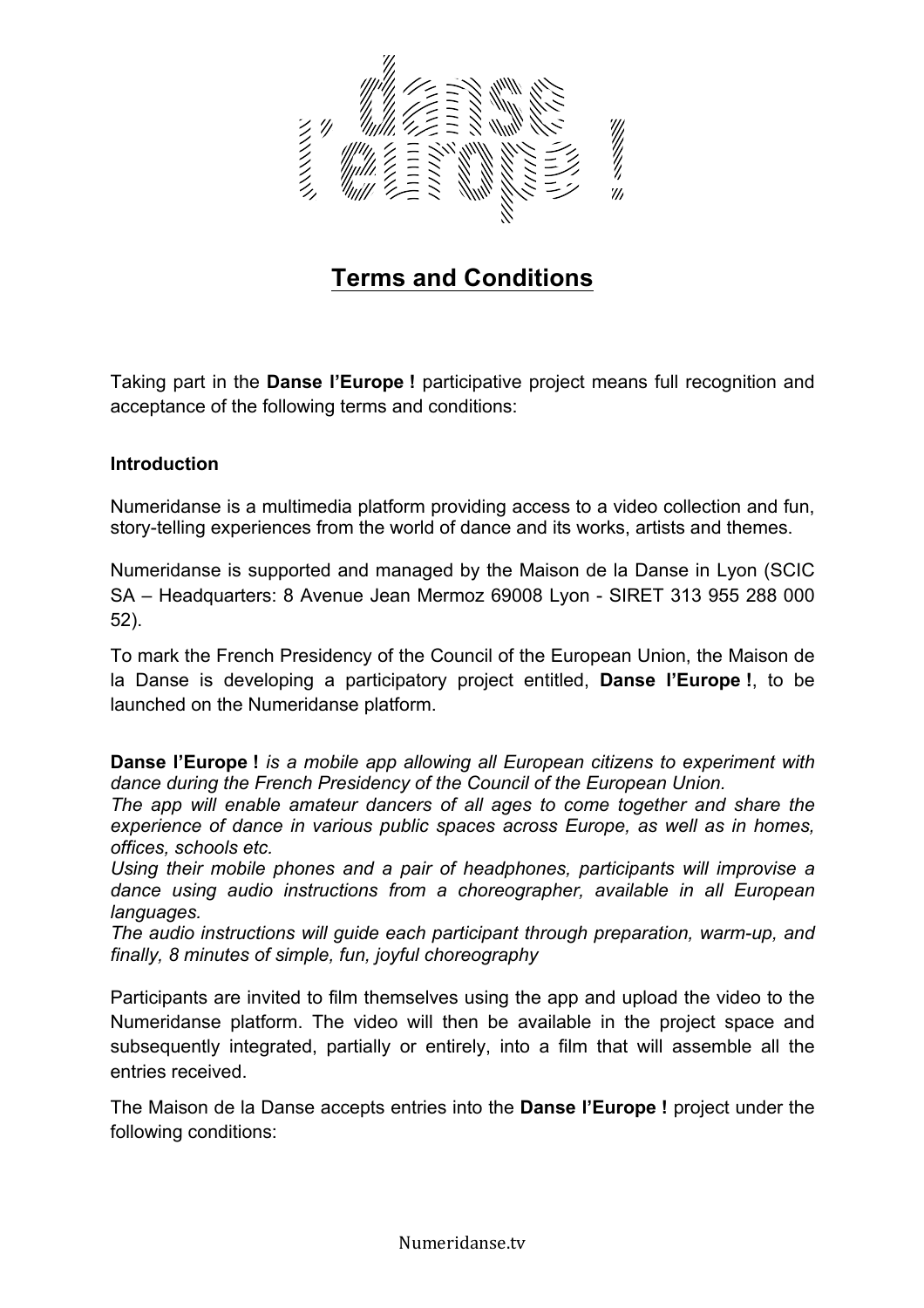

### **Terms and Conditions of Participation**

#### **1. Procedures**

Participants must upload a video to the Numeridanse platform, in accordance with the technical and artistic criteria as set out below, no later than **30/05/2022**.

It is stipulated that:

- Each applicant must be of legal age as of January 1, 2022. According to the French Civil Code, the legal age is set at 18 years old;
- The video must not have been recorded prior to February 9, 2022.

# **Technical criteria**

- Length: the duration of the choreographic sequence 9min30s
- Format: digital format (.mov, .avi, .mp4, .mkv)
- Quality: HD, Full HD, 4K

# **Artistic criteria**

- Soundtrack: the **Danse l'Europe !** audio instructions
- Shooting location: outdoor or indoor

# **2. Rights – Guaranties**

#### **Each participant explicitly states:**

- That they are the author of the video work produced for this project;

- That they hold all the necessary authorizations and agreements given by the participant(s) or any person contributing to the video uploaded to the Numeridanse site;

- That the original work does not infringe in any way the rights of any third party whatsoever;

- That the video respects all applicable laws, in particular intellectual property rights and image rights, and that it does not violate public order or decency,

- That they hold all rights to the video and that it is not subject to dispute of any nature whatsoever.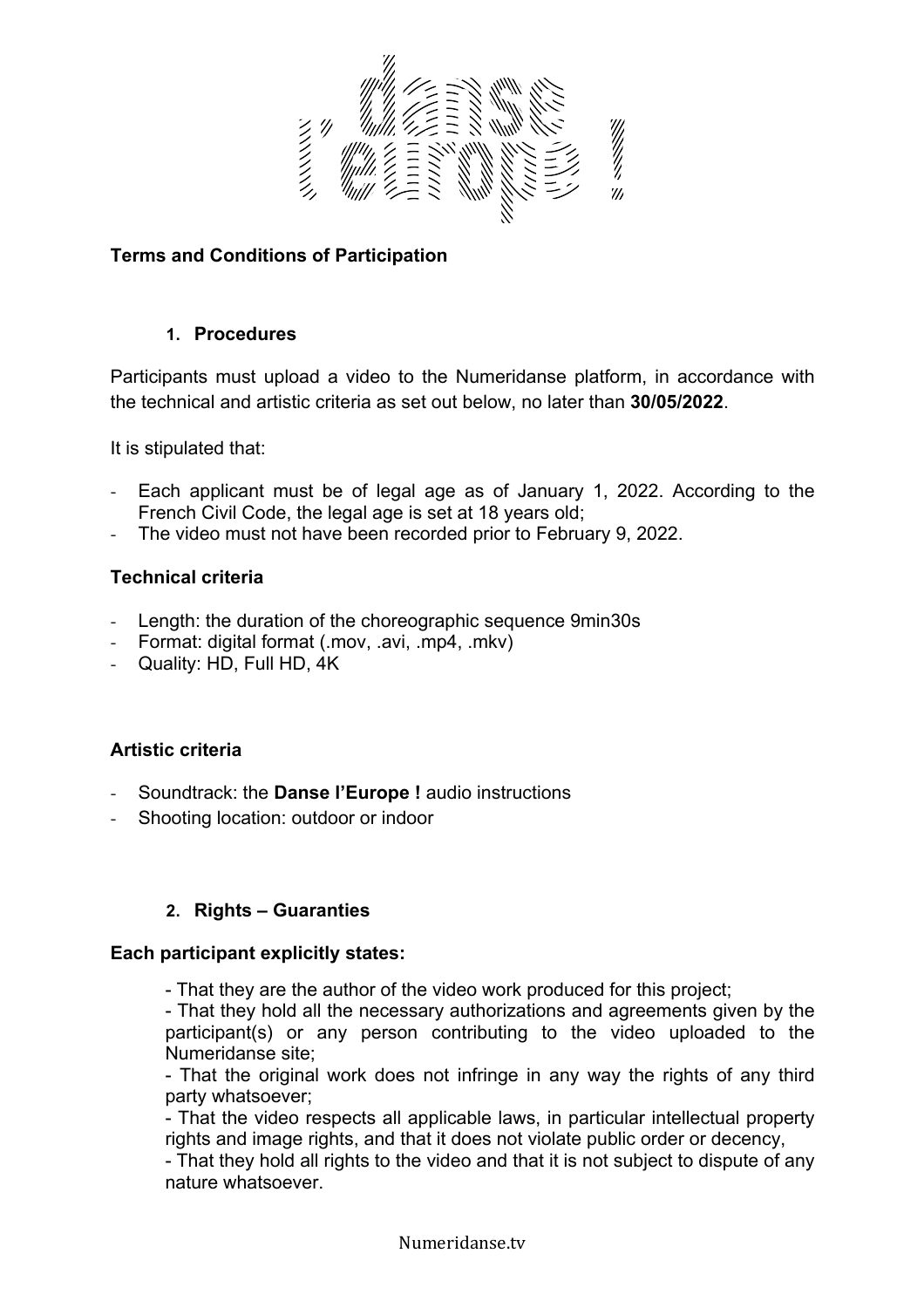

**Additionally, each participant therefore guarantees the Maison de la Danse against any claim or proceeding that may be brought in connection with this video by any other person claiming any right whatsoever to the video uploaded on Numeridanse.** 

# **3. Transfer of Rights Free of Charge**

Each participant declares that they transfer all property rights they hold on the video submitted online as part of the **Danse l'Europe !** project to the Maison de la Danse free of charge. This transfer is made for an indefinite period and across all jurisdictions.

Each participant declares that they understand they will not receive any sum of money as a result of their participation in the project.

# **4. Usage of Participant's Videos**

The videos sent by participants will be catalogued in a dedicated section of the Numeridanse site using the identifying details provided (surname, first name and organization).

A soundtrack, consisting of the audio instructions by Angelin Preljocaj and music by Jeanne Added, can be included prior to upload.

The videos will then be used in their entirety or as extract(s) according to the discretion of the Maison de la Danse in a film that will be created, produced and distributed on all media by its coproducers: the Maison de la Danse, the French Ministry for Culture - EU Council French Presidency 2022, the Ballet Preljocaj National Choreographic Center of Aix-en-Provence and Orbe.

In transferring the rights set out and accepted above, each participant therefore expressly authorizes the Maison de la Danse to select extract(s) from their video to appear in the aforementioned film without any right of supervision over the editing, whether the video is used in its entirety or as extract(s).

Each participant authorizes the Maison de la Danse, The French Ministry for Culture – EU Council French Presidency 2022, the Ballet Preljocaj National Choreographic Center of Aix-en-Provence and Orbe to use in any way whatsoever (whether free of charge or for a fee) as part of its activity on social media platforms, in particular Facebook, Instagram and Twitter, and on its websites, all or part of the video, as well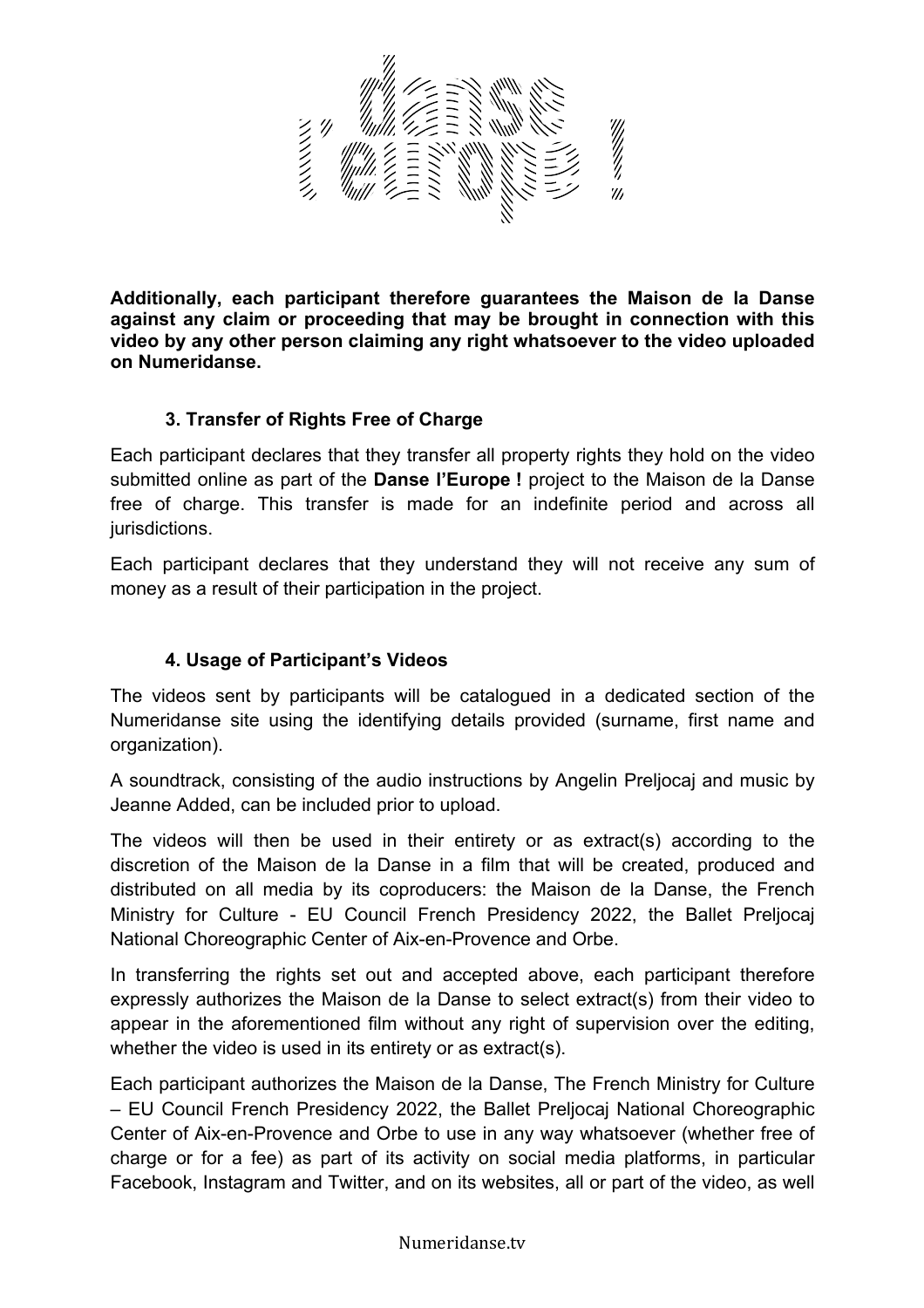

as the aforementioned film by any process, any means of distribution, in clear and encrypted form, on any network, by any technical means (both known and unknown), in any frame, in any language and in any format.

# **5. The liability of Maison de la Danse – Numeridanse**

The Maison de la Danse cannot be held liable if data relating to a submission to the **Danse l'Europe** ! project does not submit for any reason (unusable, incomplete, badly formatted digital file etc.).

The Maison de la Danse cannot be held liable for any damages of any kind (personal, physical, material, financial or other) that may occur during a person's participation in this project.

In particular, the Maison de la Danse cannot be held liable - and this list is not exhaustive - for any technical, hardware or software failure of any kind, for the risks of contamination by any viruses circulating on the network or for any possible lack of data protection or misappropriation.

Participation in this project means acknowledgement and acceptance of the characteristics and limitations of the Internet, in particular with regard to technical performance and data transfer times.

# **6. Personal Data**

As part of this project, the Maison de la Danse is required to collect personal data about each participant, specifically their surname, first name, organization, country, city and email address. This data is necessary to carry out the project in which the participant has freely consented to participate, and will allow Numéridanse to send information to the participant. This personal data is solely used for the purposes of the **Danse l'Europe !** project.

The data will be held for the duration of the project and for a period of 10 years after its completion.

The participant has the option to exercise their rights of access, correction, opposition and deletion of their data in compliance with articles 38 to 40 of the law of 6 January 1978.

In accordance with the EU Regulation 2016/679 of April 27, 2016, known as GDPR, any natural person may exercise their right to limitation of data processing, deletion of their data and data portability. The participant can exercise these rights by